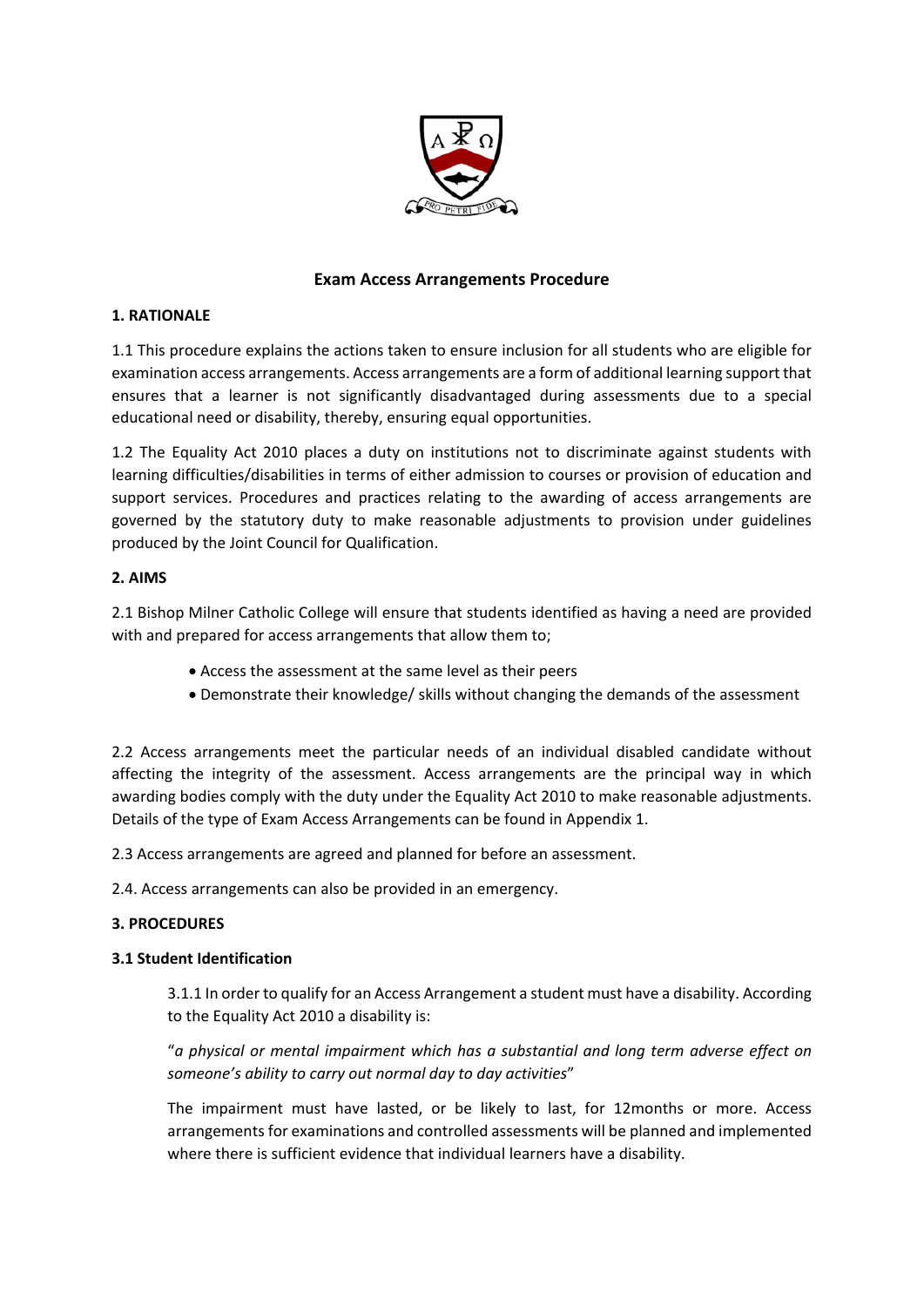3.1.2 Students are identified as having a possible need using;

- Baseline testing completed at the start of Year 7
- progress tests in year 7 and 8
- Information from Primary schools
- Subject Teacher Referral
- Parental referral
- History of need
- Specialist diagnostic testing that indicates a significant learning need, e.g. LSS, EP
- Medical diagnosis requiring modifications to ensure equal access, e.g. PIMIS, VI, HIS, medical consultant letter
- Their normal way of day to day working, e.g. use of a laptop/word processer in lessons

## **3.2 Role of the SENCo**

The SENCo will:

- Ensure specialist diagnostic testing is implemented to identify and support need and provide appropriate evidence for a candidate's access arrangement
- Keep a record of evidence and complete recognised forms
- Inform students and parents of student need and access arrangements in place
- Inform subject teachers of candidates with special educational needs and any special arrangements that individual candidates will need during the course and in any assessments/exams

### **3.3 Role of the Examination Officer**

The Examinations Officer will:

- Oversee all examination procedures
- Submit, with the SENCo, completed access arrangement applications
- Organise rooming for access arrangement candidates
- Organise and train invigilators and support personnel
- Oversee support for access arrangement candidates as defined in the JCQ access arrangement regulations

### **3.4 Role of Teaching and Support Staff**

Teaching staff are responsible for ensuring that students entitled to Exam access arrangements are in place for students for all assessments.

- Evidence must be kept of the use and benefit of the arrangements.
- If necessary, subject teachers have responsibility to alert the SEN and Exam departments in advance if they are needed to provide support for exams/ assessments.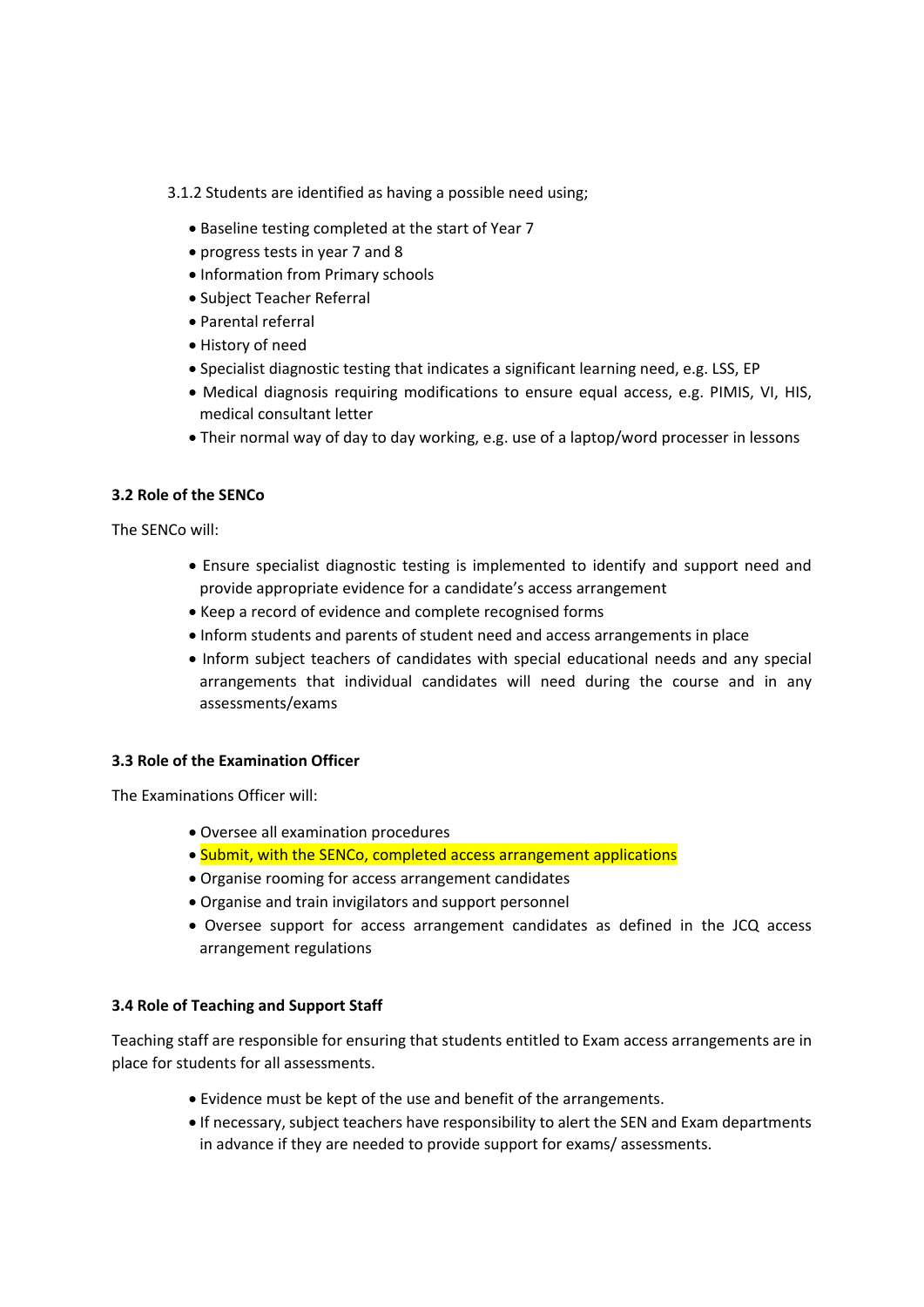#### **3.5 Evidence necessary to award Access Arrangements**

3.5.1 In order for a centre to apply to an exam board for access arrangements the centre needs to provide:

- Exam provision History
- Evidence of student's normal day to day way of working and internal testing
- Data Protection Sheet
- **Testing by a specialist external assessor (see 3.6.3)**
- Form 8 OR Medical Diagnosis 3
- Notification from SENCO agreeing provision
- Online Application to exam board
- Signature of head of centre This may differ depending on the arrangements requested. An exam board may choose not to grant access arrangements, despite an application.

3.5.2 If a letter from a medical specialist is received requesting access arrangements for a student, JCQ regulations state that in order for such an access arrangement to be awarded the school has to have evidence that the student has historically received the extra support. The access arrangement should not 'suddenly be granted to the candidate at the time of his/her examinations'. If the said student has shown no signs of requiring said support, and has successfully sat their exams independently it would be considered malpractice to award the access arrangement.

### 3.5.3 JCQ regulations state:

"*If a candidate has never made use of the arrangement granted to him/her…… then it is not his/her normal way of working. The arrangement should not be awarded for examinations*."

# *Therefore, if a student does not use an ACCESS ARRANGEMENT in any of their examinations we will withdraw the access arrangement.*

If we continued with the Access Arrangement, we would be in breach of regulations which is considered malpractice.

### **3.6 Private Reports/Assessments recommending Exam Access Arrangements**

3.6.1 JCQ specify that normal way of working is priority when considering awarding an Access Arrangement to a student. Therefore, whilst we will accept private reports, we will not automatically award an Access Arrangement based on it. It will, however, trigger an internal investigation into the normal way of working for that student.

3.6.2 As an exam centre we must ensure that no student is 'either given an unfair advantage or is disadvantaged' by any arrangements in place. We have our own internal specialist assessor. Often private educational psychologists recommend that children should receive exam access arrangements which can be in conflict with what the centre's specialist assessor recommends. As such we will not necessarily accept the recommendations of a Private Report/Assessment; JCQ states: